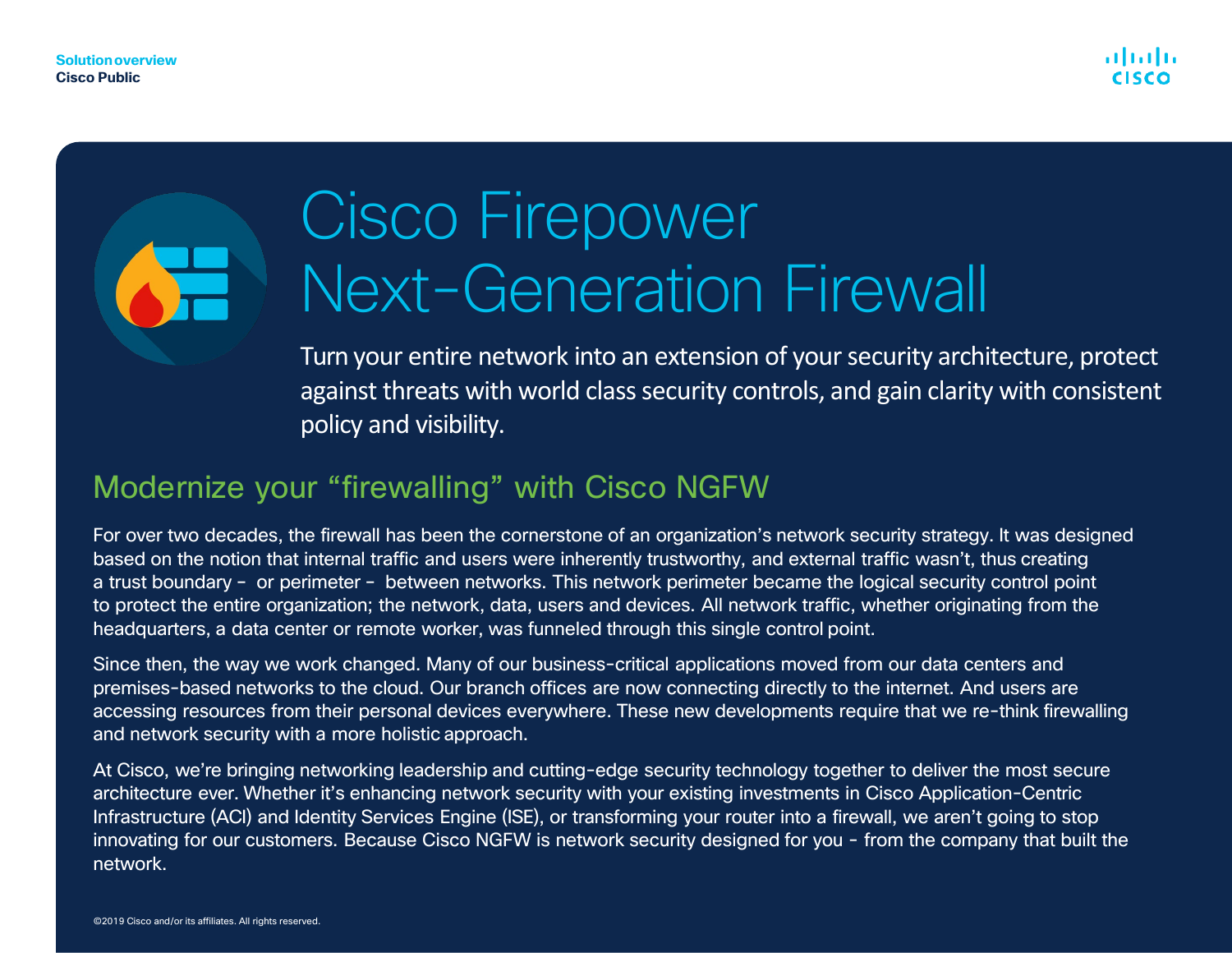#### alulu **CISCO**

#### **Capabilities**

#### **Stop more threats:**

Contain known and unknown malware with leading Cisco® Advanced Malware Protection (AMP) and sandboxing.

#### **Prioritize threats:**

Gain superior visibility into your environment with Cisco Firepower next-generation intrusion prevention system (NGIPS). Automated risk rankings and impact flags identify priorities for your team.

#### **Detect earlier, act faster:**

Cisco Talos is an industry-leading threat intelligence research organization that powers the Cisco NGFW portfolio. Talos defends Cisco customers by finding new malware domains, malicious URLs as well as unknown or undisclosed vulnerabilities and writing rules to help mitigate them. These rules are also incorporated into the integrated SNORT IPS of Cisco NGFW to provide enhanced security against even the most sophisticated threats as well as to help comply with regulatory requirements.

#### **World class security controls**

It's time to re-think the firewall. To do this, you need a more agile and integrated approach for harmonizing policies and enforcement across increasingly heterogeneous networks. At Cisco, we're building a security platform that does just that –by delivering world-class security controls everywhere you need them, with industry-leading security intelligence and intrusion prevention.

To protect your network against an increasingly complex set of threats you require a complete portfolio of integrated enforcement points deployed everywhere you need them. Cisco is the leader in threat efficacy due to our ability to collate threat data across our security portfolio. Our solutions are informed by Talos, an industry leading threat intelligence organization that helps keep you aware of and protected from the latest threats.



#### Case Study: Cyprus University of Technology N

With Cisco Firewall and Cisco Security, we can secure our network and be sure that students, staff, and visitors are safe so we can focus on what matters here: education.



#### **Andreas Mouskos,**

*Network Security Engineer, Cyprus University of Technology*

#### [Read](https://www.cisco.com/c/dam/en/us/products/collateral/security/firewalls/cyprus-university-testimonial-ngfw.pdf) story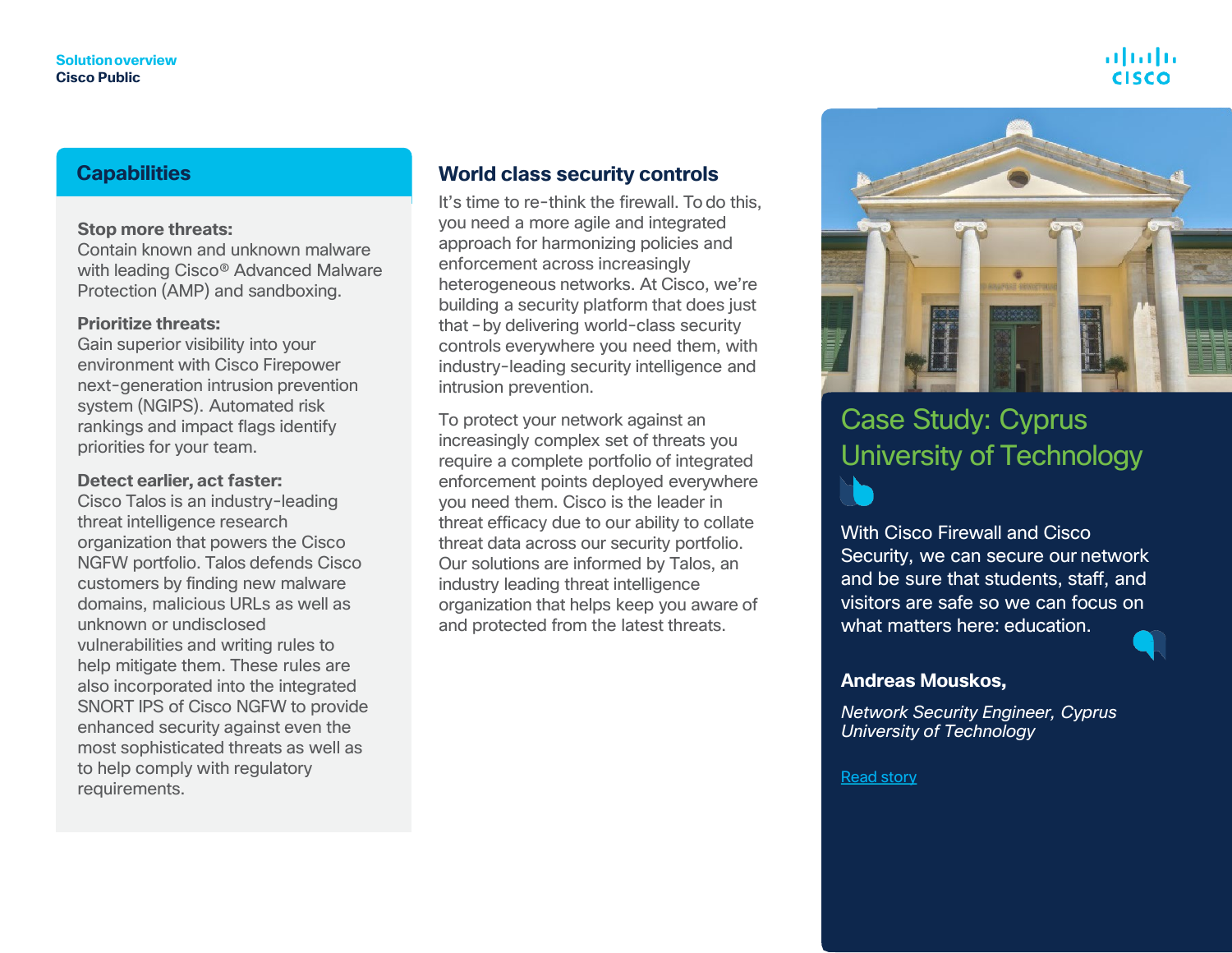

### Case Study: Los Rios Community College District

Cisco Defense Orchestrator makes firewall builds, management, visibility, and auditing infinitely easier. Things that take 10 minutes in Cisco Defense Orchestrator take a day or more without it.

#### **Mike Muzinich,**

*Senior IT Network Administrator, Los Rios Community College District*

[Read](https://www.cisco.com/c/dam/en/us/products/collateral/security/defense-orchestrator/los-rios-community-college-case-study.pdf?ccid=c000155&dtid=odicdc000016&oid=csysc016175) story

#### **Consistent policy and visibility**

Security breaches and attacks are becoming more common and more impactful each year. As threats become more advanced, organizations are responding by adding more point security products. The result is complex management, inconsistent policies, and human error that lead to vulnerability.

With the Cisco NGFW portfolio you gain a stronger security posture, equipped with future-ready management. Cisco continues to invest in streamlining security policy harmonization and device management across your extended network. The result is accelerated security operations such as detection. investigation, and remediation.

#### **Capabilities**

**Maintain consistent policies:** With the Cisco NGFW portfolio you gain a stronger security posture, equipped with future-ready, flexible management. Cisco offers a variety of management options tailored to meet your environment and business needs including: Firepower Device Manager (FDM), Cisco Firepower Management Center (FMC), and Cisco Defense Orchestrator (CDO).

Cisco FDM is an on-device management solution for locally managing small-scale deployments. Cisco FMC is an onpremises solution for large deployments to centrally manage security events and policies with rich reporting and local logging. CDO is a cloud-based security manager that streamlines security policies and device management across your extended network.

#### **Reduce complexity:**

Get automated threat correlation across tightly integrated security functions, including application firewalling, next-gen intrusion prevention systems (NGIPS), and advanced malware protection (AMP).

#### **Stay ahead of threats:**

Gain granular visibility of your infrastructure and quickly identify and remediate vulnerabilities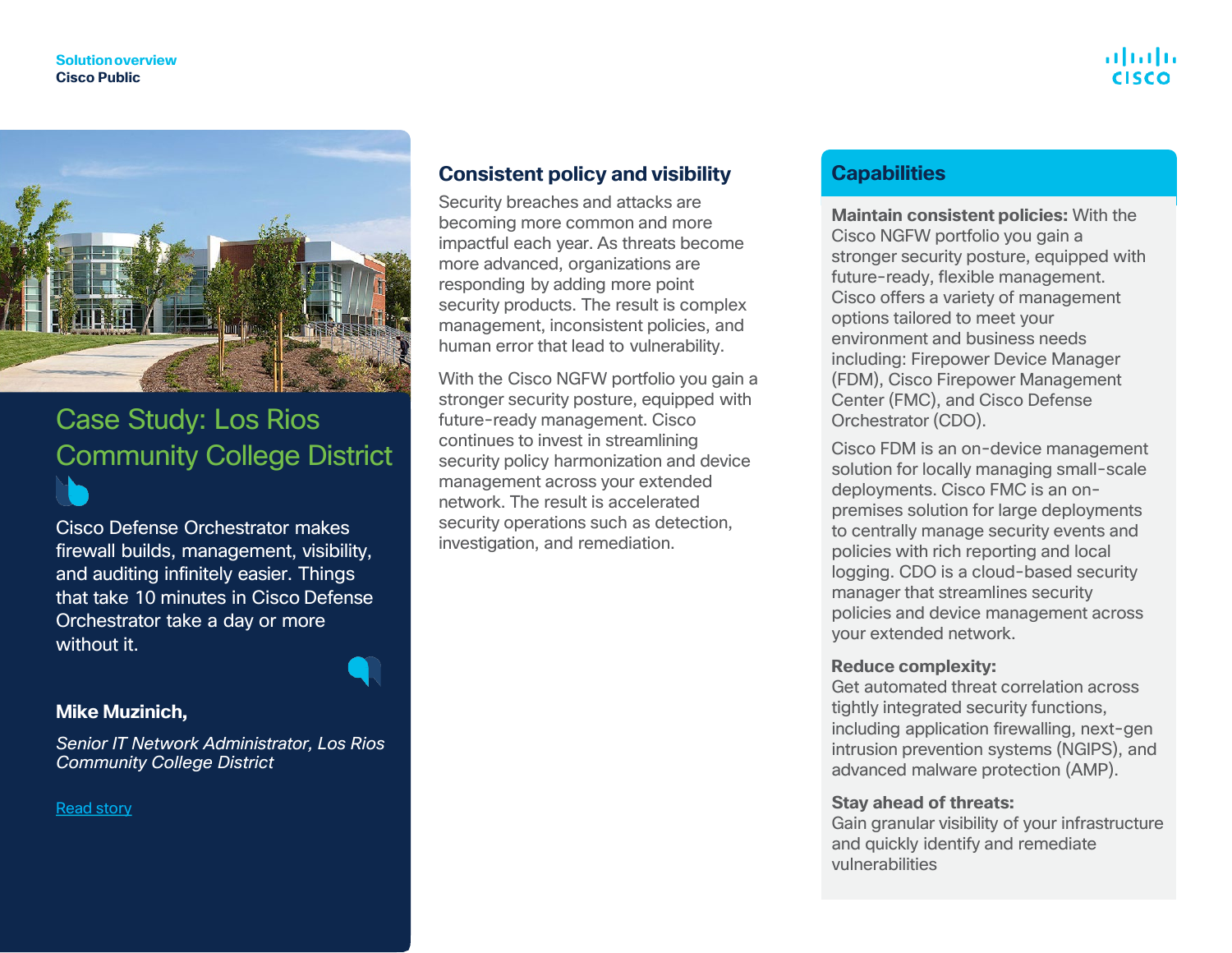

### Cisco Case Study: Lewisville School District

The combination of Umbrella and Firepower NGFW enable us to proactively block threats we weren't blocking before, troubleshoot faster and easier, and know with unprecedented specificity how we're protecting our students against threats, so they can concentrate on acquiring the skills and knowledge they'll need after graduation.

#### **Chris Langford,**

*Director of Network, Infrastructure, and Cyber Security, Lewisville ISD*

#### **Turn your network into an extension of your security architecture**

Today, there no longer is a single network perimeter or control point. Instead we have multiple "micro- perimeters" across a variety of interconnected networks, devices, users and data. Consequently, our traditional firewall devices are being augmented by a mixture of physical and virtual appliances. Some are even taking on new form factors, such as SD-WAN routers and secure internet gateways. As a result, organizations are struggling to operationalize all these disparate security solutions to maintain consistent policies and uniform threat visibility.

Trust your network security with the world leader in enterprise networking, giving you the deepest set of integrations between core networking functions and network security. The result is a complete and integrated security portfolio that turns your network itself into an extension of your security architecture.

#### **Capabilities**

#### **Get more from your existing network:**

Enhance security with your existing investments, including Cisco ACI and ISE.

#### **Greater security control points:**

Enforce polices across your entire environment, including any Cisco security device administered by the organization.

#### **Predictable application experience:**

Increase user productivity by optimizing cloud and on-premises application performance with real-time analytics, visibility and control with Cisco Stealthwatch.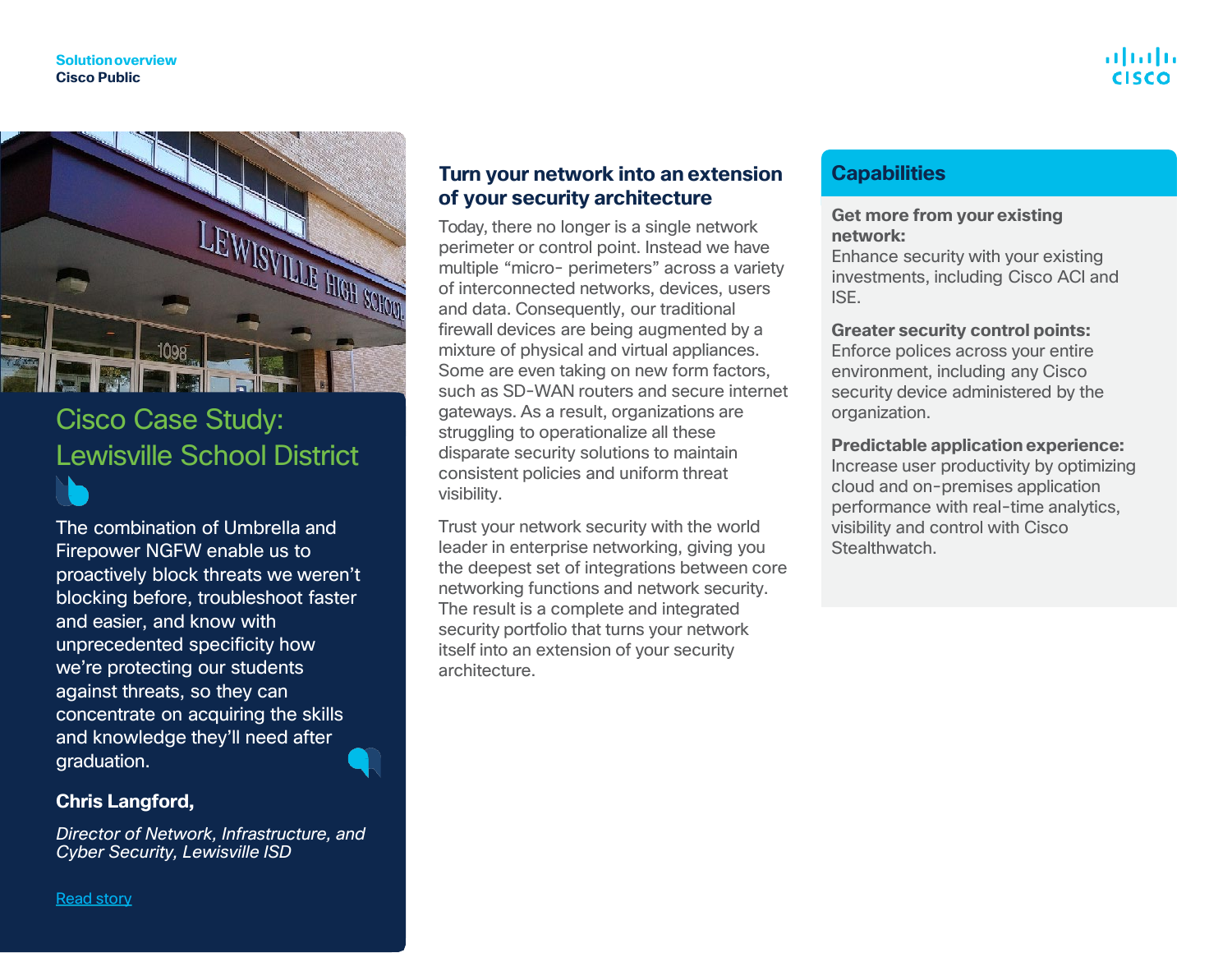### The future of "firewalling" begins with Cisco NGFW

At Cisco, we're building a security platform that delivers world-class security controls everywhere you need them, with consistent visibility, policy harmonization, and stronger user and device authentication. We're bringing networking leadership and cutting-edge security technology together so that the entire network can act as an extension of the firewall, leading to the most secure architecture ever.